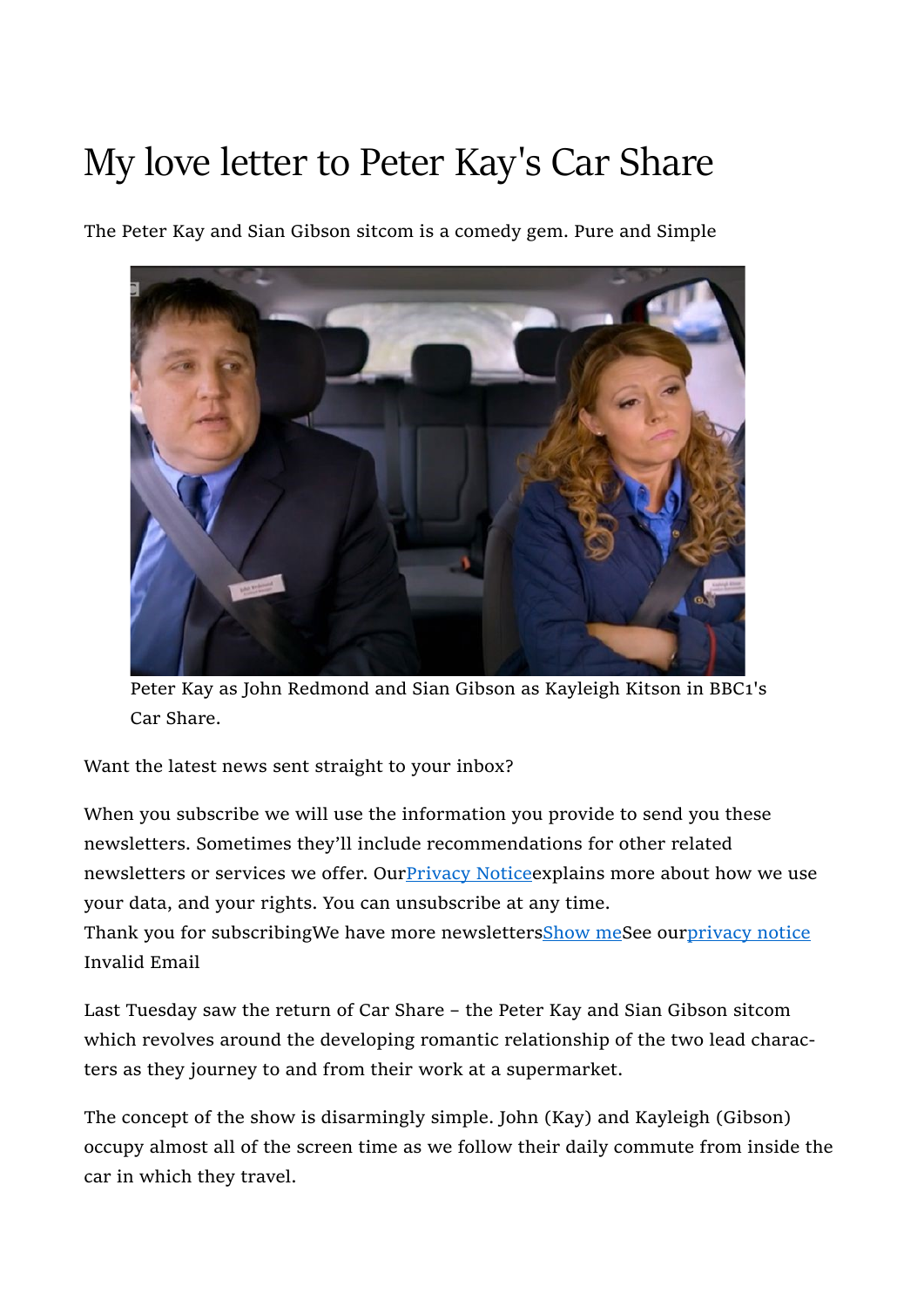Throughout the first series the audiences observed their relationship grow from initial suspicion to mutual affection and fondness. The final episode ended with John grinning with unaffected joy as, after Kayleigh has left his car for potentially the last time, he plays the mix CD she has given him. We know and he knows that this is far from the end. Pure and Simple.

When the show aired in 2015 it was met with both critical and public acclaim. As a matter of fact, it is BBC iPlayer's most-watched series to premiere as a box set, and is winner of the best scripted comedy at the 2016 Baftas.

## How we've fallen in love with Car Share

It has certainly, to borrow a well-worn phrase, captured the nation's heart.

There are many reasons for this and the first among those is its inclusivity. This is not an edgy, confrontational comedy directed at a particular demographic. Its themes of love, affection, simplicity and decency are universal and instantly recognisable.

John has lost his dad and worries about his nan. Kayleigh is lonely and struggles to pay the bills. Both are incomplete, though they don't necessarily know it. Both are, and this is very important, without malice and innately likeable.

The drama arises from verbal interaction. All John and Kayleigh really do is talk to each other. And listen, of course. They engage in dialogue which allows their characters room to develop as people and not just as comedic ciphers.

That's the beauty of it – the writers realise that comedy is actually about a lot more than laughter. It's also about narrative and personal development. As academic Brett Mills has written, the pleasures of sitcom can be decidedly non-comic and involve character identification and melodrama. Over time, an audience can invest a great deal in those for whom they have fondness.

The famous scene from Only Fools and Horses when Del Boy, played by David Jason, falls through the bar while talking to Trigger (Roger Lloyd Pack).

For my money, the greatest moment from any sitcom isn't Del Boy falling through the bar. It's when that same loveable wideboy holds his newborn son for the first time, calling on his long-deceased mum to look down at them both from heaven.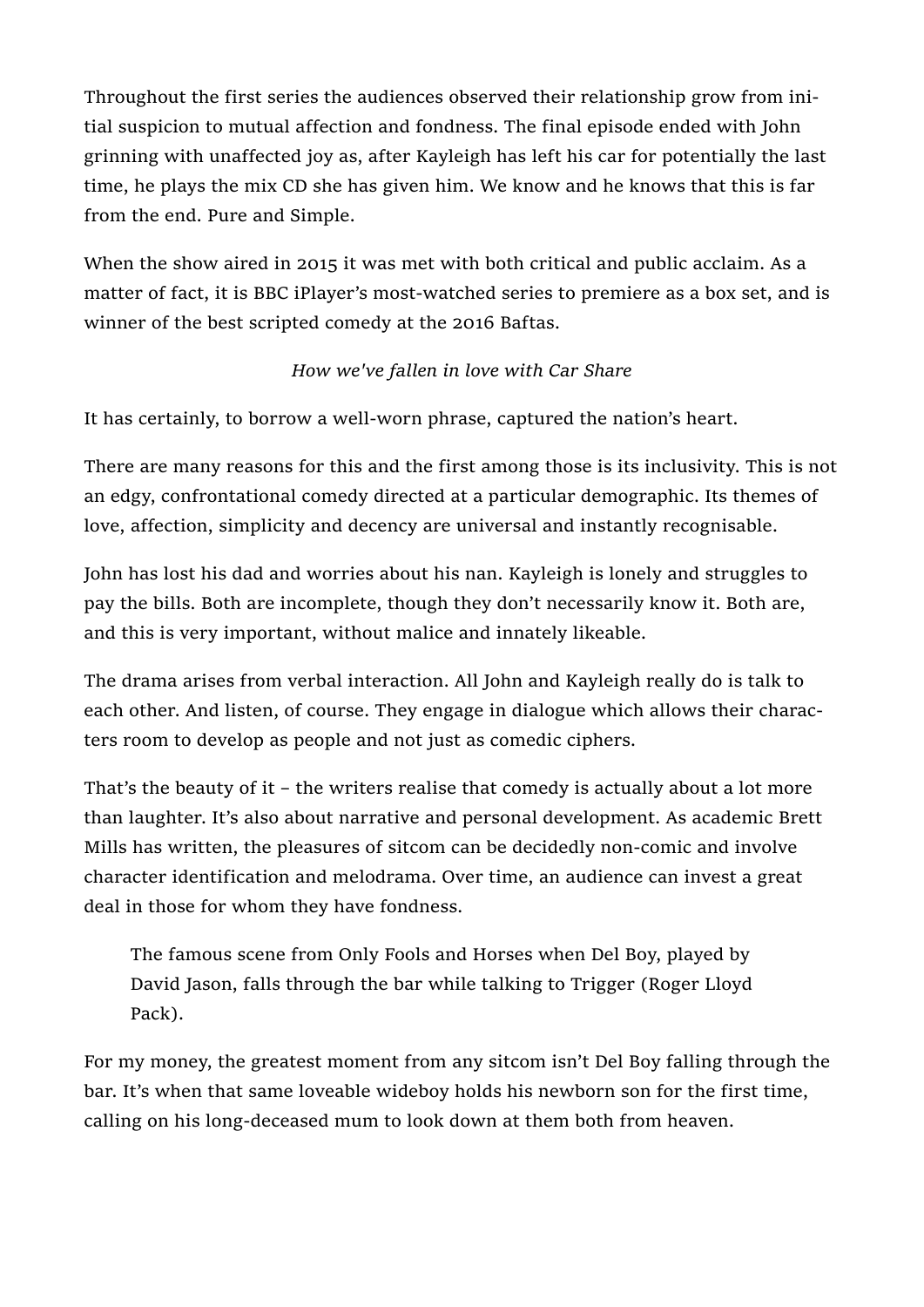That's not to say that Car Share is bereft of jokes, though. Neither is it afraid of innuendo and sexual reference. One of the more memorable sequences of the first series concerns Kayleigh's complete misunderstanding of the popular pastime of "dogging".

Much of the laughter here comes from Kayleigh's childlike (rather than childish) naivety contrasted with John's more world-weary knowledge of life as it is. They laugh with each other and not at each other.

## Mrs Brown's Boys v Car Share

And, curiously for a show which is ostensibly about the modern practice of sharing transport to work, it is inherently nostalgic. Boy falling for girl (and vice versa) is of course a timeless theme, but what Car Share does is accompany most scenes with a predominantly '80s and '90s soundtrack. When John and Kayleigh try to guess the year on Forever FM we can join in. In this sense we can be part of that world of small victories and rekindled memories. It's the comedy of recognition performed by consummate actors.

This sort of comedy is a million miles away from the cerebral aggression of Frankie Boyle or the controlled offensiveness of Jimmy Carr – and, of course, whether or not something is funny is an entirely subjective concept.

Yet, like the critically despised Mrs Brown's Boys, Car Share has been a hit with viewers. Indeed, the fact that the Dublin-based farce was voted best sitcom of the century to the fury of many simply means that lots of people enjoy watching it.

Brendan O'Carroll playing Mrs Brown in the smash-hit comedy

Brendan O'Carroll playing Mrs Brown in the smash-hit comedy

Audiences laugh at the sexual puns and a man dressed up as a woman. Brendon O'Carroll is no doubt fully aware of the debt owed to Norman Evans and Les Dawson. Viewers are in on the joke, too. We know that Ma Brown is really a man and O'Carroll's habitual nods to the audience, the forgetting of lines and the acknowledgement of really bad jokes include the audience in the whole experience.

#### Also: The major music and comedy gigs coming to Wales in the next few months

You could argue, too, that the world of Mrs Brown's Boys represents a return to the old working-class world of the Carry On films. As Tanya Gold states, people liked the Carry Ons because events in the films mirrored what was happening to them. Perhaps